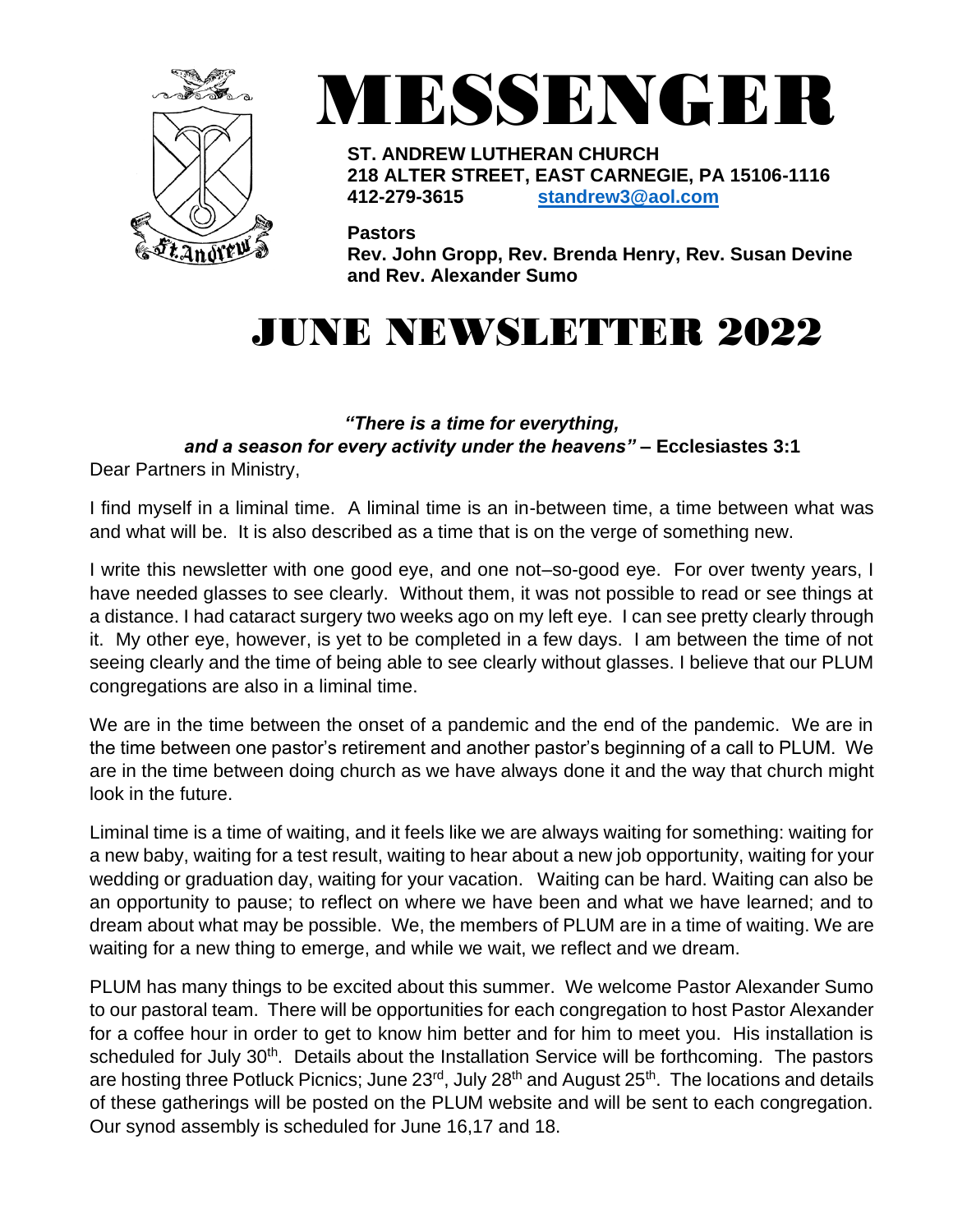Many of you will be taking some well- earned vacations. Our prayer is that you have safe travel, that you enjoy your time with family and friends, and that you experience rest and relaxation.

Recently in our congregations, we asked the question; "What is your dream for your congregation and for PLUM?" What is your dream? What are you hoping for? As we wait for the Lord to reveal our new thing, let us share the prayer of the psalmist:

*"Our soul waits for the Lord; he is our help and our shield. For our heart is glad in him, because we trust in his holy name. Let your steadfast love, O Lord, be upon us, even as we hope in you."*  **Psalm 33:20-22, ESV**

Pastor Sue

## **▪▪▪▪▪▪▪▪▪▪▪▪▪▪▪▪▪▪▪▪▪▪▪▪▪▪▪▪▪▪▪▪▪▪▪▪▪▪▪▪▪▪▪▪▪▪▪▪▪▪▪▪▪▪▪▪▪▪▪▪▪▪▪▪▪▪▪▪▪▪▪▪**

## **ST. ANDREW NEWS**

#### **SAL COUNCIL MEETING**

St. Andrew's next Church Council Meeting will be on **Monday, June 13 th at 5:00pm on the ZOOM format.** All Council members are asked to attend. Thank you.

#### **▪▪▪▪▪▪▪▪▪▪▪▪▪▪▪▪▪▪▪▪▪▪▪▪▪▪▪▪▪▪▪▪▪▪▪▪▪▪▪▪▪▪▪▪▪▪▪▪▪▪▪▪▪▪▪▪▪▪▪▪▪▪▪▪▪▪▪▪▪▪▪▪**

#### **SAVE THE DATE**

Mark **September 17th** on your calendar. That is the date for **St. Andrew's 2022 Flea Market**. Details will be coming in the July/August Messenger.

#### **▪▪▪▪▪▪▪▪▪▪▪▪▪▪▪▪▪▪▪▪▪▪▪▪▪▪▪▪▪▪▪▪▪▪▪▪▪▪▪▪▪▪▪▪▪▪▪▪▪▪▪▪▪▪▪▪▪▪▪▪▪▪▪▪▪▪▪▪▪▪▪▪**

#### **PLEASE UPDATE YOUR EMAIL ADDRESSES**

Do you receive emails from our Church Office (standrew3@aol.com)? If not, it's because we do not have your accurate email address. Please send your email address to the Office so that we can stay connected. When there is time-sensitive news, it's especially important to be able to reach our church family quickly, and email can be a valuable tool. Thank you for your assistance.

## **▪▪▪▪▪▪▪▪▪▪▪▪▪▪▪▪▪▪▪▪▪▪▪▪▪▪▪▪▪▪▪▪▪▪▪▪▪▪▪▪▪▪▪▪▪▪▪▪▪▪▪▪▪▪▪▪▪▪▪▪▪▪▪▪▪▪▪▪▪▪▪▪**

#### **JUNE BIRTHDAYS**

**2nd Genevieve Long 9th Justin Gloor 14th Wendy Denny 18th Luann Keifner 26th Grant Uram** 



**ENJOY YOUR SPECIAL DAY**

## **▪▪▪▪▪▪▪▪▪▪▪▪▪▪▪▪▪▪▪▪▪▪▪▪▪▪▪▪▪▪▪▪▪▪▪▪▪▪▪▪▪▪▪▪▪▪▪▪▪▪▪▪▪▪▪▪▪▪▪▪▪▪▪▪▪▪▪▪▪▪▪▪**

#### **LET US REMEMBER IN OUR PRAYERS:**

*Please contact the Church Office with persons you would like to have included on our Prayer List. The Prayer List is included in the Messenger and the weekly Bulletin.*

Patrick Murphy, Teresa Kuehl, Teresa Stacy, Margaret Hrabovsky, Justin Gloor, Keith Malizio, Kathy Treemarchi, Elaine Moore, Liam Collins, Karen Porter, Jazz, Jaxon, Anita, Toni, Faith, Lisa, Phyllis Connelly, Bob Kraus, Janet Comber, Kit Stockman, Dan Hoover, Leslie Trosky, Susan Jordan, Kpannah K. Sumo, All those who are suffering from disease, Covid-19, violence or distress; All frontline health care workers; All those who protect and serve our country and community; All those who have suffered the loss of a family member or a friend; The Churches of PLUM and their Pastors and Staff; The Community of East Carnegie and the Congregation of St. Andrew.

**▪▪▪▪▪▪▪▪▪▪▪▪▪▪▪▪▪▪▪▪▪▪▪▪▪▪▪▪▪▪▪▪▪▪▪▪▪▪▪▪▪▪▪▪▪▪▪▪▪▪▪▪▪▪▪▪▪▪▪▪▪▪▪▪▪▪▪▪▪▪▪**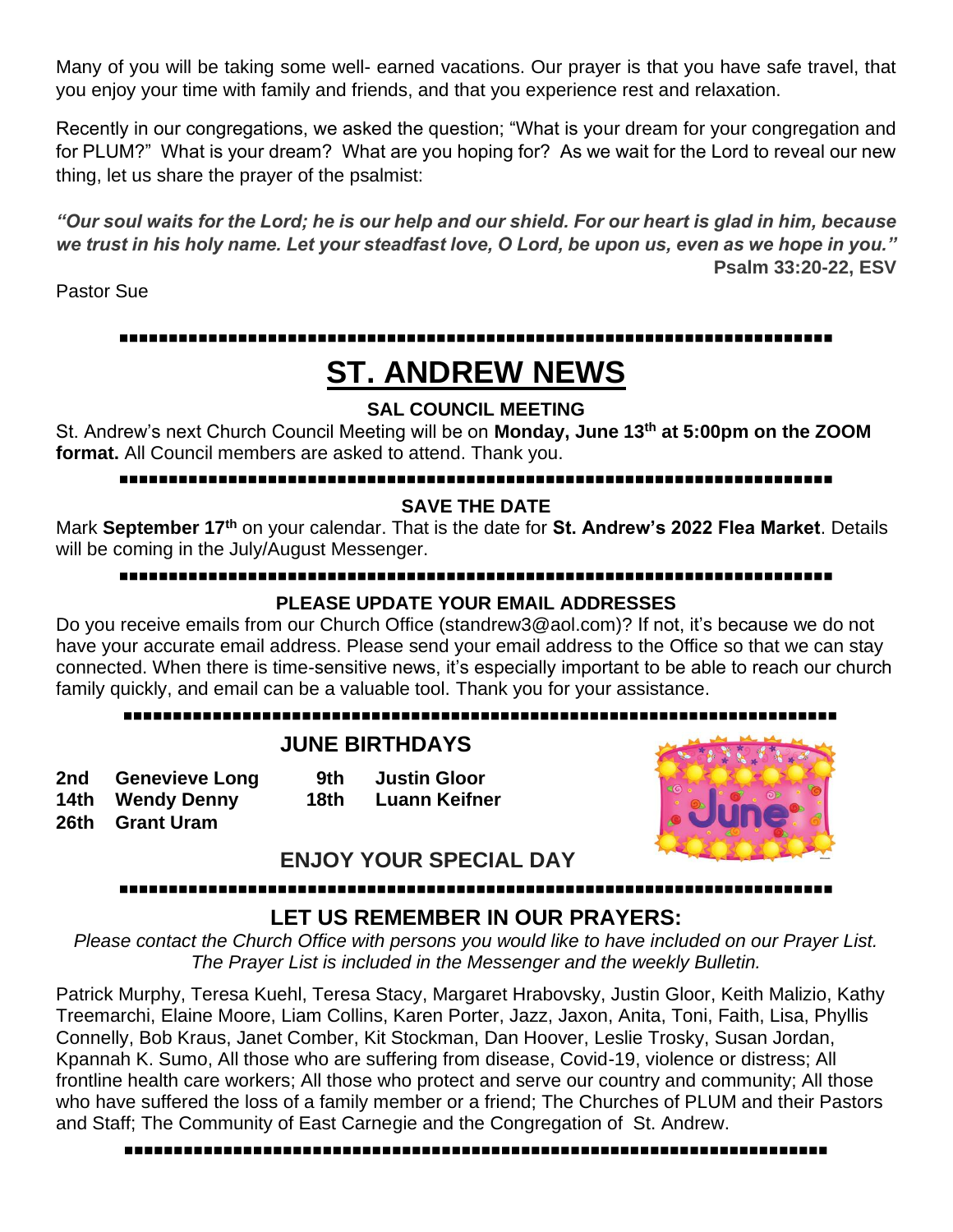### **WORSHIP ASSISTANTS FOR JUNE**

**USHER: Anyone Available TREASURER'S ASSISTANTS: Anyone Available ALTAR GUILD: Lynn Gloor STAIR GLIDE: Anyone Available**



**JUNE 5: JUNE 12: Lector: Steve McGrogan Lector: Barb Malizio**

**Greeter: Bobbie Everly Greeters: Jess & Tom Hrabovsky**

**JUNE 19: FATHER'S DAY JUNE 26**

**Lector: Marilyn Rogers** 

Greeters: Marilyn & Tim Rogers Greeter: Bobbie Everly & Lynn Gloor<br>Lector: Marilyn Rogers **Greet Lector: Steve McGrogan** 

#### **▪▪▪▪▪▪▪▪▪▪▪▪▪▪▪▪▪▪▪▪▪▪▪▪▪▪▪▪▪▪▪▪▪▪▪▪▪▪▪▪▪▪▪▪▪▪▪▪▪▪▪▪▪▪▪▪▪▪▪▪▪▪▪▪▪▪▪▪▪▪▪▪**

#### **SUMMER WORSHIP**

**Our Sunday worship service will move to Fellowship Hall on Sunday, June 12th .** We are sure to be ready for the air-conditioned experience. We will return to the Sanctuary in September.

#### **▪▪▪▪▪▪▪▪▪▪▪▪▪▪▪▪▪▪▪▪▪▪▪▪▪▪▪▪▪▪▪▪▪▪▪▪▪▪▪▪▪▪▪▪▪▪▪▪▪▪▪▪▪▪▪▪▪▪▪▪▪▪▪▪▪▪▪▪▪▪▪**

#### **SAL BOOK CLUB**

The SAL Book Club will be held on **Friday, June 3rd at 1pm.**The book is Frog Music by Emma Donoghue. Join us for good talk and fellowship.

#### **▪▪▪▪▪▪▪▪▪▪▪▪▪▪▪▪▪▪▪▪▪▪▪▪▪▪▪▪▪▪▪▪▪▪▪▪▪▪▪▪▪▪▪▪▪▪▪▪▪▪▪▪▪▪▪▪▪▪▪▪▪▪▪▪▪▪▪▪▪▪▪**

#### **IN PERSON BIBLE STUDY**

In person Bible Study will take place on **Tuesday, June 21st at 1pm** and will also be once a month in July (7/19/22) and August (8/16/22). It will resume weekly beginning in September.

#### **▪▪▪▪▪▪▪▪▪▪▪▪▪▪▪▪▪▪▪▪▪▪▪▪▪▪▪▪▪▪▪▪▪▪▪▪▪▪▪▪▪▪▪▪▪▪▪▪▪▪▪▪▪▪▪▪▪▪▪▪▪▪▪▪▪▪▪▪▪▪▪**

#### **A BIG THANK YOU**

A big thank you for all the cards and best wishes on my 90<sup>th</sup> Birthday. Looking forward to when I can get back to Church. Love,

Margie Hrabovsky

#### **▪▪▪▪▪▪▪▪▪▪▪▪▪▪▪▪▪▪▪▪▪▪▪▪▪▪▪▪▪▪▪▪▪▪▪▪▪▪▪▪▪▪▪▪▪▪▪▪▪▪▪▪▪▪▪▪▪▪▪▪▪▪▪▪▪▪▪▪▪▪▪**

## **PLUM NEWS**

**PLUM WORSHIP AND MEETINGS VIA ZOOM:** As we continue with the Covid-19 restrictions, we can still all gather for Worship, meetings, bible studies and fellowship by connecting on the ZOOM format. Just use the information below and you can be a part of all we are currently doing.

### **Zoom online: <https://zoom.us/j/401596541>**

Zoom by phone: **(646) 876-9923 Meeting ID: 401 596 541**

#### **▪▪▪▪▪▪▪▪▪▪▪▪▪▪▪▪▪▪▪▪▪▪▪▪▪▪▪▪▪▪▪▪▪▪▪▪▪▪▪▪▪▪▪▪▪▪▪▪▪▪▪▪▪▪▪▪▪▪▪▪▪▪▪▪▪▪▪▪▪▪▪▪**

**PLUM WORSHIP COMMITTEE:** The PLUM Worship Committee will meet on **Wednesday, June 8, 2022 at 7pm** via ZOOM. We will then take a break until September. Join us June 8<sup>th</sup>, as we discuss and plan our ZOOM worship services.

**▪▪▪▪▪▪▪▪▪▪▪▪▪▪▪▪▪▪▪▪▪▪▪▪▪▪▪▪▪▪▪▪▪▪▪▪▪▪▪▪▪▪▪▪▪▪▪▪▪▪▪▪▪▪▪▪▪▪▪▪▪▪▪▪▪▪▪▪▪▪▪▪**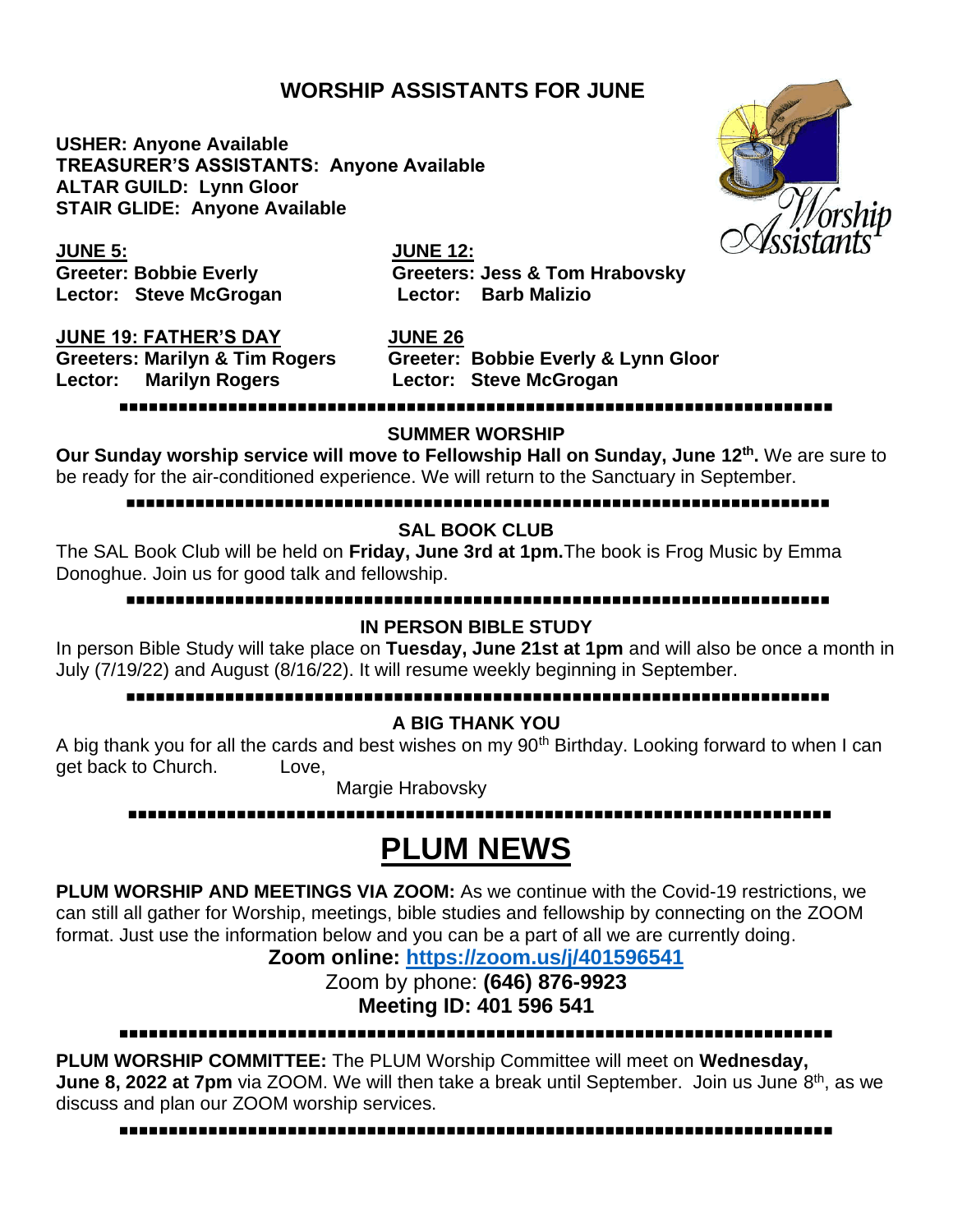**AT HOME TAIZÉ PRAYER SERVICE:** During this time of the Coronavirus and Social Distancing, prayer is a source of comfort. Please join us in Taizé Prayer from the safety of your homes on **Friday, June 3, 2022, 7:00 pm via ZOOM.** TAIZÉ worship will then take a break for the summer and return in September.

## **▪▪▪▪▪▪▪▪▪▪▪▪▪▪▪▪▪▪▪▪▪▪▪▪▪▪▪▪▪▪▪▪▪▪▪▪▪▪▪▪▪▪▪▪▪▪▪▪▪▪▪▪▪▪▪▪▪▪▪▪▪▪▪▪▪▪▪▪▪▪▪**

**SOUTHWESTERN PA SYNOD ASSEMBLY**, **THURSDAY, JUNE 16 - SATURDAY, JUNE 18, 2022: The Southwestern PA Synod Assembly will be held this year from Thursday, June 16 through Saturday, June 18, 2022.** This will be an online assembly. Please pray for our participants as they do the business of the Synod.

## **▪▪▪▪▪▪▪▪▪▪▪▪▪▪▪▪▪▪▪▪▪▪▪▪▪▪▪▪▪▪▪▪▪▪▪▪▪▪▪▪▪▪▪▪▪▪▪▪▪▪▪▪▪▪▪▪▪▪▪▪▪▪▪▪▪▪▪▪▪▪▪**

**PLUM BOARD MEETING:** The monthly PLUM Board meeting will be held on **Monday, June 27, 2022** at **7:00 p.m.** via **Zoom.**

**▪▪▪▪▪▪▪▪▪▪▪▪▪▪▪▪▪▪▪▪▪▪▪▪▪▪▪▪▪▪▪▪▪▪▪▪▪▪▪▪▪▪▪▪▪▪▪▪▪▪▪▪▪▪▪▪▪▪▪▪▪▪▪▪▪▪▪▪▪▪▪**

**THURSDAY, JUNE 2**: **WHAT'S NEXT? PLANNING MEETING:** Join you felllow PLUM members on **Thursday, June 2nd** to discuss the future of PLUM (growing our church, better serving God and neighbor, connecting with community). The meeting is at **7pm via ZOOM**.

**▪▪▪▪▪▪▪▪▪▪▪▪▪▪▪▪▪▪▪▪▪▪▪▪▪▪▪▪▪▪▪▪▪▪▪▪▪▪▪▪▪▪▪▪▪▪▪▪▪▪▪▪▪▪▪▪▪▪▪▪▪▪▪▪▪▪▪▪▪▪▪**

*Happy Father's Day to all Dads and to all the men who have been a fatherly influence in our lives!* 

*6/19/2022* 



**▪▪▪▪▪▪▪▪▪▪▪▪▪▪▪▪▪▪▪▪▪▪▪▪▪▪▪▪▪▪▪▪▪▪▪▪▪▪▪▪▪▪▪▪▪▪▪▪▪▪▪▪▪▪▪▪▪▪▪▪▪▪▪▪▪▪▪▪▪▪▪**



"Do you get the feeling that we're going to get out early today?"